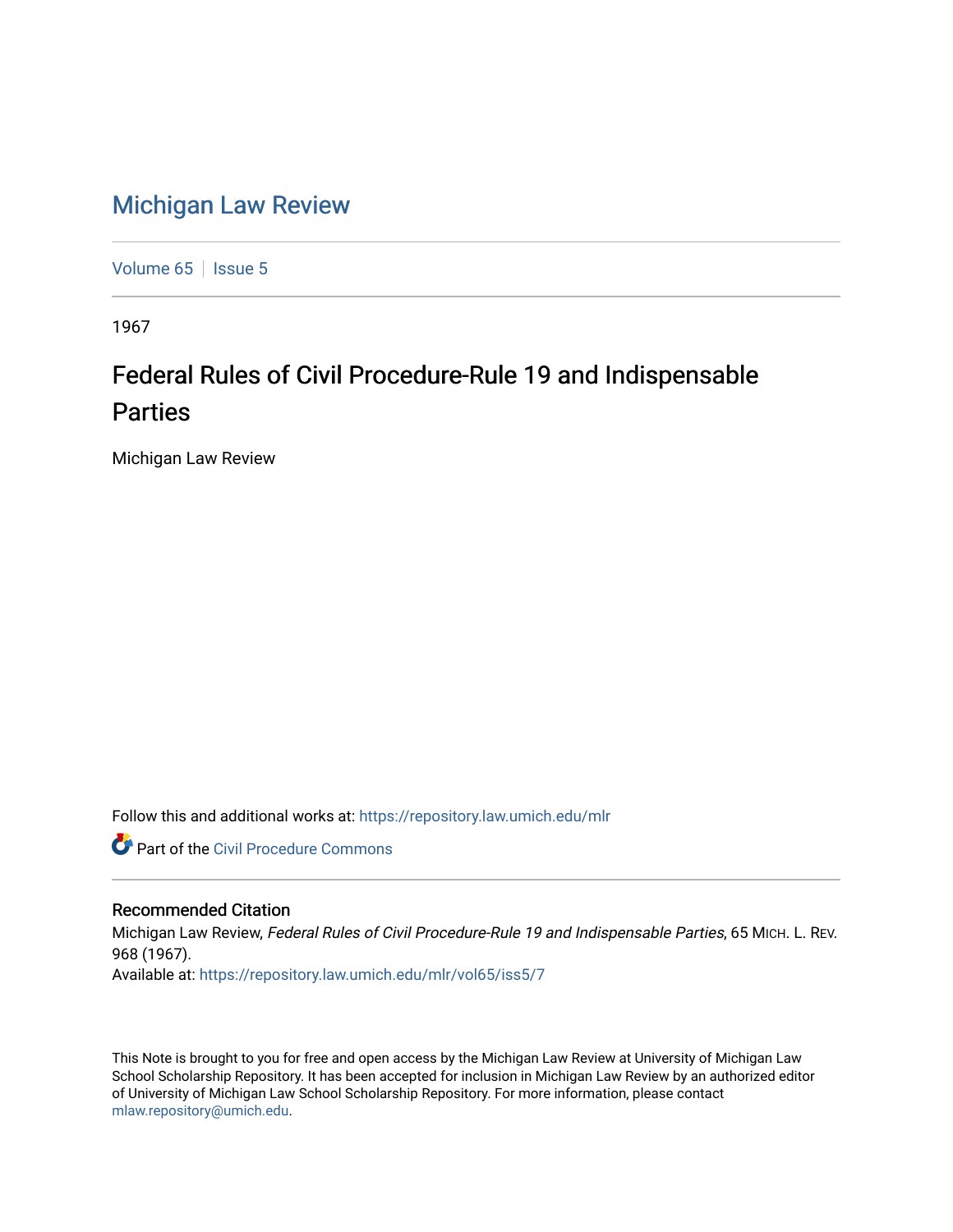## **FEDERAL RULES OF CIVIL PROCEDURE-Rule 19 and Indispensable Parties**

The reformulation of compulsory joinder rules, urged by commentators for a decade,<sup>1</sup> has been realized with the 1966 amendment to rule 19 of the Federal Rules of Civil Procedure. Prior to the amendment, courts consistently held that the absence from the lawsuit of persons who were "indispensable" deprived the court of power to adjudicate the action.2 The amendment to rule 19 is an effort to establish a methodology which requires a practical consideration of the factual situation at hand when determining the propriety of permitting a case to continue even though certain parties are not joined. A brief look at the nature and source of the "indispensability of parties" doctrine is needed in order that the purposes of rule 19 and its supposed effects may be more easily understood.

At common law, parties who possessed joint rights or owed joint duties under substantive law had to be joined in a single action. Joinder requirements were considered to be annexed to the substantive rights of the parties and were thought not to be procedural devices.3 Familiar examples of parties who possessed such rights were partners, joint tenants, and joint promisees under a contract.4 In equity, on the other hand, another approach to compul~ sory joinder prevailed; in order to avoid multiplicity of actions, all parties that were "necessary to the complete settlement of the controversy" had to be joined.5 The rules in equity were applied with a high degree of flexibility, and while all persons who were interested in a controversy were to be joined if feasible, such joinder was excused when it was impractical or impossible.6 During the latter part of the eighteenth century, however, the equity courts began to follow the additional rule, not specifically related to their compulsory joinder practice, that a decree would not be entered unless it completely disposed of a controversy.<sup>7</sup> The result of superimposing this rule upon the necessary joinder rules applicable in equity actions, was that the equity courts would refuse to render *any* decree when-

6. See Hazard, *supra* note 1, at 1255-56.

[968]

<sup>!.</sup> See Hazard, *Indispensable Party: The Historical Origin of a Procedural Phantom,* 61 CoLuM. L. REv. 1254 (1961); Reed, *Compulsory ]oinder of Parties in Civil Actions* (pts.1-2), 55 MICH. L. REv. 327,483 (1957).

<sup>2.</sup> See, *e.g.,* Young v. Powell, 179 F.2d 147 (5th Cir. 1950); Caldwell Mfg. Co. v. Unique Balance Co., 18 F.R.D. 258 (S.D.N.Y. 1961).

<sup>3.</sup> CLARK, CODE PLEADING § 56 (2d ed. 1947).

<sup>4.</sup> *Ibid.* 

<sup>5.</sup> *Ibid.* See also Bank of California Nat'l Ass'n v. Superior Court, 16 Cal. 2d 516, 106 P.2d 879 (1940).

<sup>7.</sup> Hazard, *supra* note 1, at 1273-82.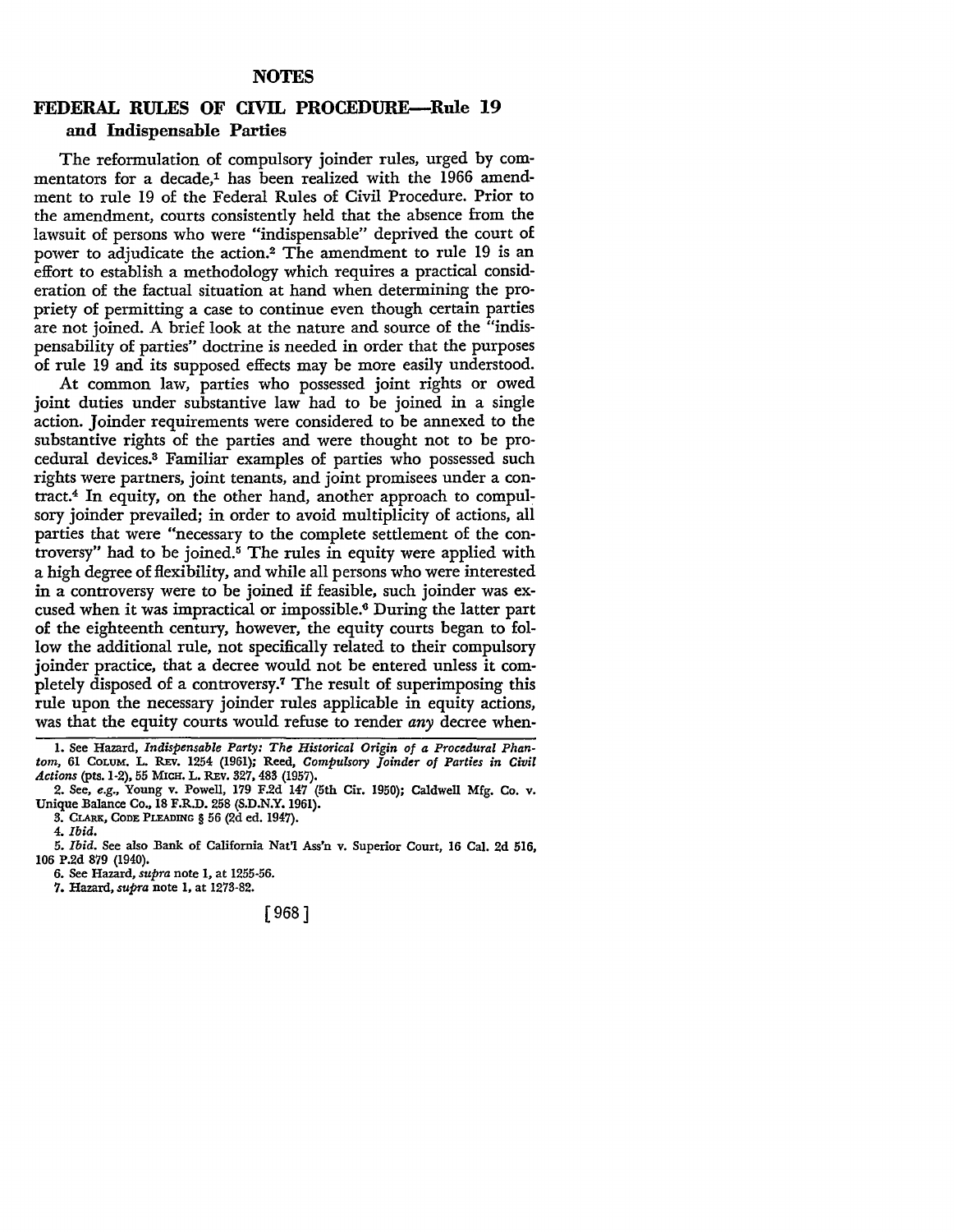ever certain parties could not be joined and this nonjoinder might give rise to multiple suits.<sup>8</sup>

From this curious admixture of the joinder rules and equity's insistence upon the perfect decree grew the distinction between necessary and indispensable parties.9 While necessary parties were classified as those "who ought to be present in order to have a complete and just determination,"10 indispensable persons were defined as those who had an interest in the proceedings of such a nature that a final decree could not be made "without either affecting that interest or leaving the controversy in such a condition that its final termination  $\ldots$  [is] wholly inconsistent with equity and good conscience."11 In establishing a test whereby necessary and indispensable parties could be distinguished, the courts turned to the character of the parties' substantive rights and asked whether they were "severable."12 If the absent party possessed a joint right which was not severable, he was "indispensable" and the action had to be dismissed unless he could be brought before the court. On the other hand, if the nature of the substantive right was "severable," the absentee was deemed to be merely a necessary party and the court, in its discretion, could proceed without him. Since the Federal Rules of Civil Procedure purported to adopt the flexible equity

8. In essence, Professor Hazard argues that the real equity joinder principle was the necessary party rule, which required that all parties with material interests be joined, but which was suspended whenever parties were without the court's jurisdiction. See Cockburn v. Thompson, 16 Ves. Jr. 321, 33 Eng. Rep. 1005 (Ch. 1809). In Professor Hazard's view, equity's general reluctance to render a decree which did not completely dispose of a controversy, when applied to the necessary joinder situation, gave rise to the indispensable party concept. See Hazard, *supra* note 1, at 1271-82.

9. See Hazard, *supra* note 1, at 1273-82.

10. The classic definitions of necessary and indispensable parties are set out in Shields v. Barrows, 58 U.S. (17 How.) 130 (1854).

11. *Id.* at 139.

12. *Ibid.* For application of the "severable rights" test, see Halpin v. Savannah River Elec. Co., 41 F.2d 329 (4th Cir.), *cert. denied,* 282 U.S. 848 (1930); Sechrist v. Palshook, 95 F. Supp. 746 (M,D. Pa. 1951); Wyoga Gas & Oil Corp. v. Schrack, 27 F. Supp. 35 (M.D. Pa. 1939). See generally Note, *Multiparty Litigation: Proposed Changes in the Federal Rules,* 50 IowA L. REv. 1135, 1139-40 (1965).

The court in Washington v. United States, 87 F.2d 421 (9th Cir. 1936), in setting out what was to become the standard test for determining who was an indispensable, in contrast to a necessary, party, listed these four criteria: (1) whether the interest of the absent party was distinct and severable; (2) whether in the absence of the party the court could render justice between the parties; (3) whether the decree could have an injurious effect on the absent party's interest; and (4) whether the final determination in the absence of a party was "consistent with equity and good conscience." If any of the four questions were answered in the negative, the absentee was indispensable. Repeatedly, courts applied this test mechanically and unimaginatively, using it for the purpose of stating rather than reaching a result. See, e.g., Lewis v. Lewis, 358 F.2d 495 (9th Cir. 1966); McCormick v. Tipton, 259 F.2d 913 (6th Cir. 1958); Sellers v. Bardill, 132 F. Supp. 386 (W.D. Ky. 1955). See generally Reed, *supra* note 1, at 355-56; Note, *Multiparty Litigation*, *supra* at 1141.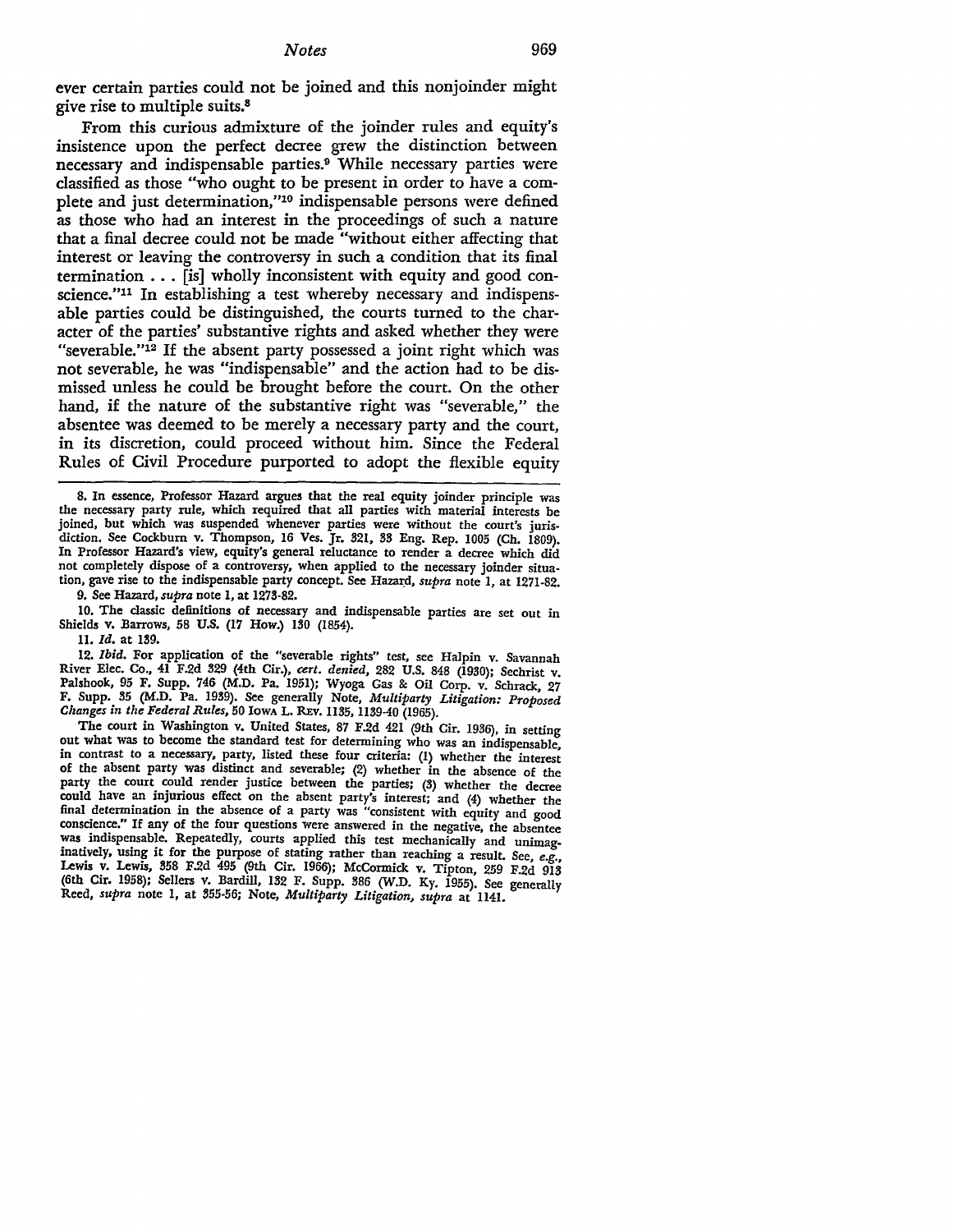approach to joinder,13 only the necessary party rule should have been embraced by rule 19.14 Unfortunately, however, the concept of indispensable parties was introduced in part (b) of the original rule 19, which authorized the courts to order persons "who ought to be parties if complete relief is to be accorded" to be joined in the action *if those persons were not indispensable.* No effort was made to establish guidelines for determining who was an indispensable party; apparently that decision was left to be governed by prior case development.15 Consequently, the courts continued to view indispensability in terms of the "severability" of the parties' substantive rights.16

Rule 19, as amended, sets out specific criteria on the basis of which the courts can determine whether a person—described by the rule as "contingently necessary"<sup>17</sup>-should be joined in the action. However, the cases cited in the Advisory Committee's Note to rule 19 illustrate that the rule is merely codifying the considerations that have always been crucial in determining whether a party should be joined<sup>18</sup> and thus is embracing the classes of persons heretofore designated as either "indispensable" or "necessary."19

14. See note 8 *supra.* 

Quoted in Fink, *Indispensable Parties and the Proposed Amendment to Rule 19,* 74 YALE L.J. 403, 411 n.34 (1965).

16. See the cases collected in 2 BARRON & HOLTZOFF, FEDERAL PRACTICE AND PROCE-DURE §§ 513.1-.11 (Wright ed. 1961); and 3 Moore, FEDERAL PRACTICE  $\P\P$  19.07-.14 (2d ed. 1966).

17. FED. R. CIV. P. 19 provides:

- [A person is contingently necessary if]
- (1) in his absence complete relief cannot be accorded among those already parties, or (2) he claims an interest relating to the subject of the action and is so situated
- that the disposition of the action in his absence may
	- (i) as a practical matter impair or impede his ability to protect that interest or (ii) leave any of the persons already parties subject to a substantial risk of
	- incurring double, multiple, or otherwise inconsistent obligations by reason of his claimed interest.

For general literature on rule 19 as amended, see Cohn, *The New Federal Rules of Civil Procedure,* 54 GEO. L.J. 1204 (1966); Fink, *supra* note 15; Wright, *Proposed Changes in Federal Civil, Criminal, and Appellate Procedure,* 35 F.R.D. 317, 336-37 (1964); Note, *Multiparty Litigation, supra* note 12; Comment, *Federal Rules of Civil Procedure: Attacking the Party Problem,* 38 S. CAL. L. REv. 80 (1965).

18. See generally James, *Necessary and Indispensable Parties,* 18 U. MIAMI L. REv. 68 (1963); Reed, *supra* note l; *Developments in the Law-Multiparty Litigation,* 71 HARv. L. REv. 877 (1958).

19. 2 BARRON & HOLTZOFF, *op. cit. supra* note 16, § 512 (Wright ed. Supp. 1966).

<sup>13.</sup> See Clark & Moore, *A New Federal Civil Procedure,* 44 YALE L.J. 1291, 1319-21 (1935).

<sup>15.</sup> Judge Charles Clark, Reporter to the Advisory Committee on Civil Rules which drafted the original Federal Rules made the following observation:

In a great number of different instances the only situation where the court will not go ahead under these provisions is in the case of what are called in equity indispensable parties, and we felt we could not redefine those terms or change that situation. I think the whole trend of federal decisions has been to change that situation. I think the whole trend of federal decisions has been to cut down the number of parties that are considered indispensable, but that is a matter of judicial decision, rather than for procedural rules.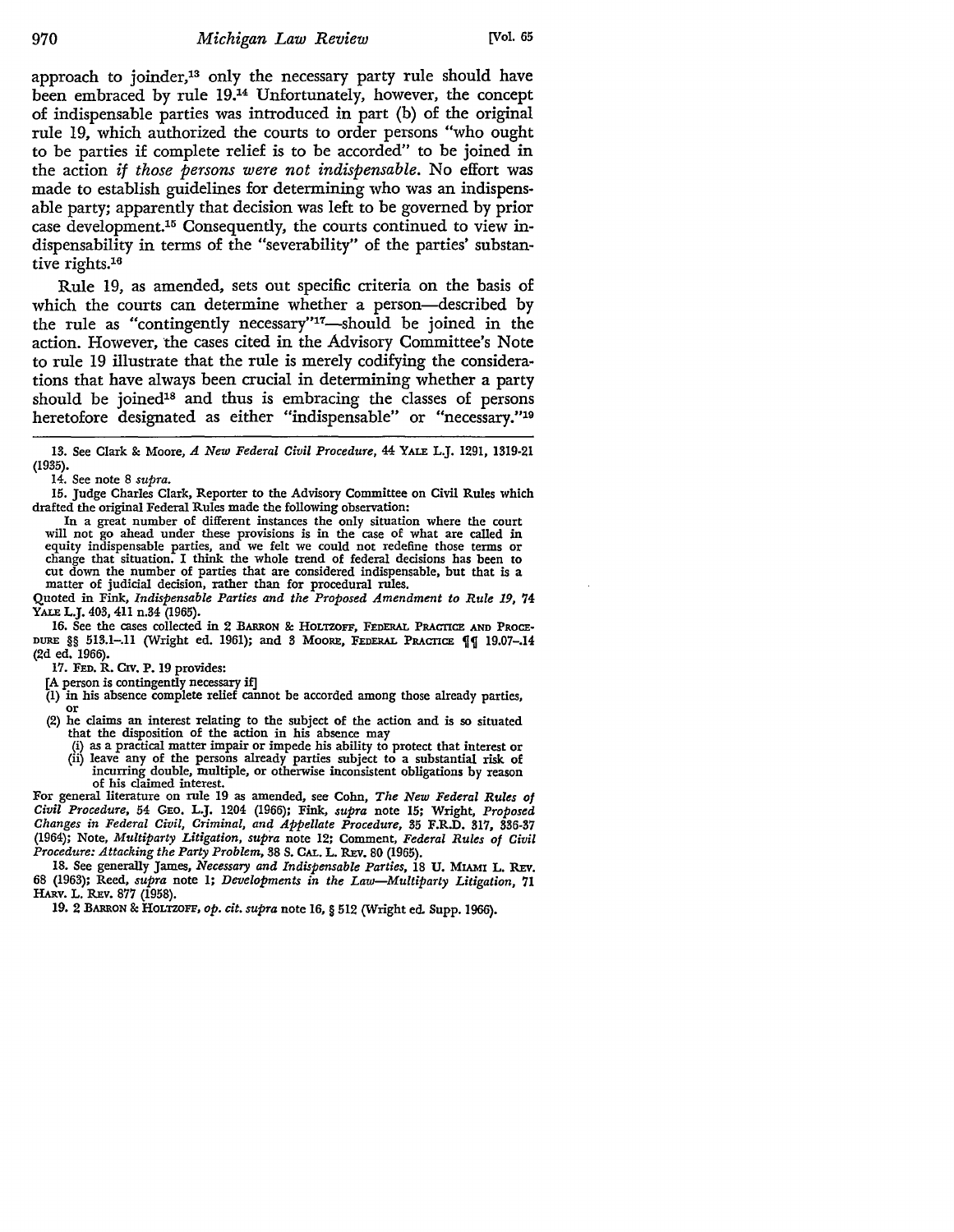The innovation in the amended rule is that it no longer treats the absence of a "contingently necessary" person who cannot be made a party as grounds for automatic dismissal of the action. The rule as amended affirmatively states the factors which are relevant for evaluating the propriety of continuing an action in the absence of such a party: (I) the effect of a judgment on the interests of the present parties and the absentees; (2) the available methods of avoiding prejudice to the absentee's interests; (3) the adequacy of the judgment; and (4) the availability of alternative forums.<sup>20</sup> While some of these factors overlap with those to be considered in deciding whether a party is "contingently necessary," the others, namely, the court's ability to shape adequate relief and the availability of an alternative forum, focus on a separate dimension-the importance of the *plaintiff's* right to a forum for a total adjudication of his claim.21 Thus, it is clear from the provisions of the new rule and the comments of the draftsmen that a court now has discretion to permit a case to continue even though a heretofore so-called "indispensable party" is not joined. The necessary-indispensable dichotomy seems to be abolished by the amended version of rule 19 and the term "indispensable" is now used only in a conclusive sense-to describe those parties in whose absence the court decides that proceeding with the action would result in an injustice.22

The first judicial challenge to amended rule 19 was made in

If I find the Florida heir dispensable, the Government must defend three suits. The same defense should serve all three cases. If I find her indispensable, the taxpayers are completely deprived of any remedy  $\dots$  [T]he practical considerations  $\ldots$  weigh more heavily in favor of the dispensability of the Florida heir than in favor of her indispensability. *Id.* at 324.

22. *But see* Cohn, *supra* note 17, at 1211. Professor Cohn fears that courts will

continue to use the term "indispensable" as a link to the original rule and its anachronistic concepts.

<sup>20.</sup> Pre-amendment cases also took cognizance of the relevance of such factors. See the cases cited in the Advisory Committee's Note to rule 19, H.R. Doc. No. 391, 89th Cong., 2d Sess. 33-36 (1966), reprinted in 39 F.R.D. 89-94 (1966), 1966 U.S. ConE CONG, &: An. NEWS 779-84. The cases are listed in Fink, *supra* note 15, at 426-27 n.87.

<sup>21.</sup> See New England Mut. Life Ins. Co. v. Brandenburg, 8 F.R.D. 151, 153 (S.D.N.Y. 1948), where the court observed: "If the suit is dismissed, a wrong may be done to the plaintiff. . . . In such a situation, the equities of the parties is the basic consideration." See also, *e.g.*, Stumpf v. Fidelity Gas Co., 294 F.2d 886 (9th Cir. 1961); Zwack v. Kraus Bros., 237 F.2d 255, 259 (2d Cir. 1956). If some type of relief can be administered to the plaintiff individually, the court will render that type of decree. See Tardan v. California Oil Co., 323 F.2d 717 (5th Cir. 1963); Ward v. Deavers, 203 F.2d 72 (D.C. Cir. 1953); Kroese v. General Steel Castings Corp., 179 F.2d 760 (3d Cir.), *cert. denied,* 339 U.S. 983 (1950). See also Lewis v. Lewis, 358 F.2d 495 (9th Cir. 1966). The availability of another forum where all the parties can be brought in may be sufficient to authorize dismissal. See, e.g., Fitzgerald v. Haynes, 241 F.2d 417 (3d Cir. 1957); Fouke v. Schenewerk, 197 F.2d 234, 236 (5th Cir. 1952); American Ins. Co. v. Bradley Mining Co., 57 F. Supp. 545 (N.D. Cal. 1944). A recent case, Pettengill v. United States, 253 F. Supp. 321 (N.D. Ill. 1966), decided prior to the date upon which the new rule took effect, but nevertheless applying the intent of the amendment, shows the type of analysis that is promoted by consideration of the plaintiff's right to an adjudication: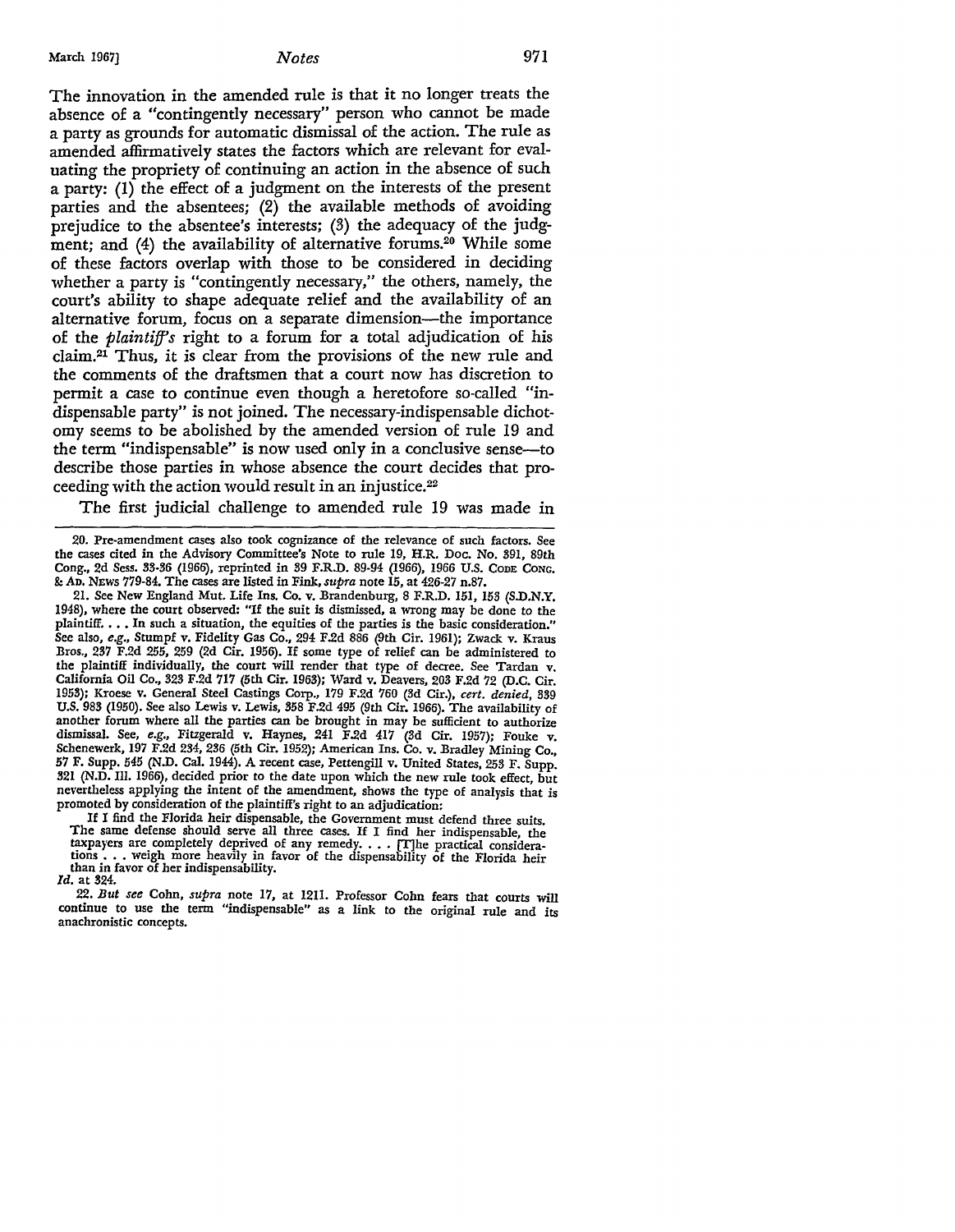*Provident Tradesmens Bank & Trust Co. v. Lumberman's Mutual Casualty* Co.,23 wherein the Third Circuit held that the indispensable party doctrine is a rule of substantive law which cannot be altered by the Federal Rules of Civil Procedure.<sup>24</sup> That rule 19 cannot accomplish changes in the substantive law is clear from the Rules Enabling Act of 1934 which grants to the Supreme Court of the United States the "power to prescribe by general rules, the forms of process, writs, pleadings, and motions and the practice and procedure of the district courts of the United States in civil actions"25 and which further provides that "such rules shall not abridge, enlarge, or modify any substantive right."26 The perimeter of this limitation has been marked out by a number of Supreme Court decisions which suggest that a rule may regulate only the judicial processes for the enforcement of rights and duties recognized by the substantive law.27 The test, easily articulated, becomes more difficult in application. In one sense, party-joinder may be thought to be strictly "procedural" in that it is concerned with the judicial administration and management of the litigation of a claim and thus falls within the sphere of federal rule-making power. The policies underlying all types of joinder-claims, remedies, and partiesare to avoid multiple litigation and to allow parties to have their disputes adjudicated more conveniently and inexpensively at a judicial forum. Moreover, the judge-made doctrines of "indispensability" are largely self-imposed by courts to effectuate fundamental ideas

23. 365 F.2d 802 (3d Cir. 1966), 80 **HARv. L.** REv. 678 (1967), discussed in text accompanying notes 30-44 *infra.* 

24. See Fink, *supra* note 15, at 430-33. Professor Fink relies heavily on the statement of Judge Aldrich in Stevens v. Loomis, 334 F.2d 775, 778 n.7 (1st Cir. 1964), that "what are indispensable parties is a matter of substance, not procedure."

25. 62 Stat. 961 (1948), as amended, 28 U.S.C. § 2072 (1964). See generally Gavits, *State Rights and Federal Procedure,* 25 IND. L.J. 1, 24 (1949); Miller, *Federal Rule 44.1 and the "Fact" Approach to Determining Foreign Law: Death Knell for a Die-Hard Doctrine,* 65 MICH, L. REV. 613, 738-46 (1967); Sunderland, *Character and Extent of the Rule-Making Power Granted U.S. Supreme Court and Methods of Effective Exercise,* 21 A.B.A.J. 404, 406-07 (1935); Tyler, *The Origin of the Rule-Making Power and Its Exercise by Legislatures,* 22 A.B.A.J. 772 (1936); Wickes, *The New Rule-Making Power of the United States Supreme Court,* 13 TEXAS L. REv. 1 (1934); Williams, *The Source of Authority for Rules of Court Affecting Procedure,* 22 WASH. U.L.Q. 459 (1937).

26. 62 Stat. 961 (1948), as amended, 28 U.S.C. § 2072 (1964).

27. In Sibbach v. Wilson 8e Co., 312 U.S. I, 14 (1941), it was held that "the test must be whether a rule really regulates procedure,—the judicial process for enforcing rights and duties recognized by substantive law and for justly administering remedy and redress for disregard or infraction of them." In Mississippi Publishing Corp. v. Murphree, 326 U.S. 438, 445 (1945), the Court said: "Congress' prohibition of any alteration of substantive rights of litigants was obviously not addressed to such incidental effects as necessarily attend the adoption of the prescribed new rules of procedure upon the rights of litigants." In discussing the applicability of federal rules in diversity of citizenship cases, the Supreme Court, in Hanna v. Plumer, 380 U.S. 460 (1965), indicated that the rule-making power was not invalid merely because it altered the enforcement of state-created rights. *Id.* at 473-74. See also Miller, *supra* note 25, at 744-46.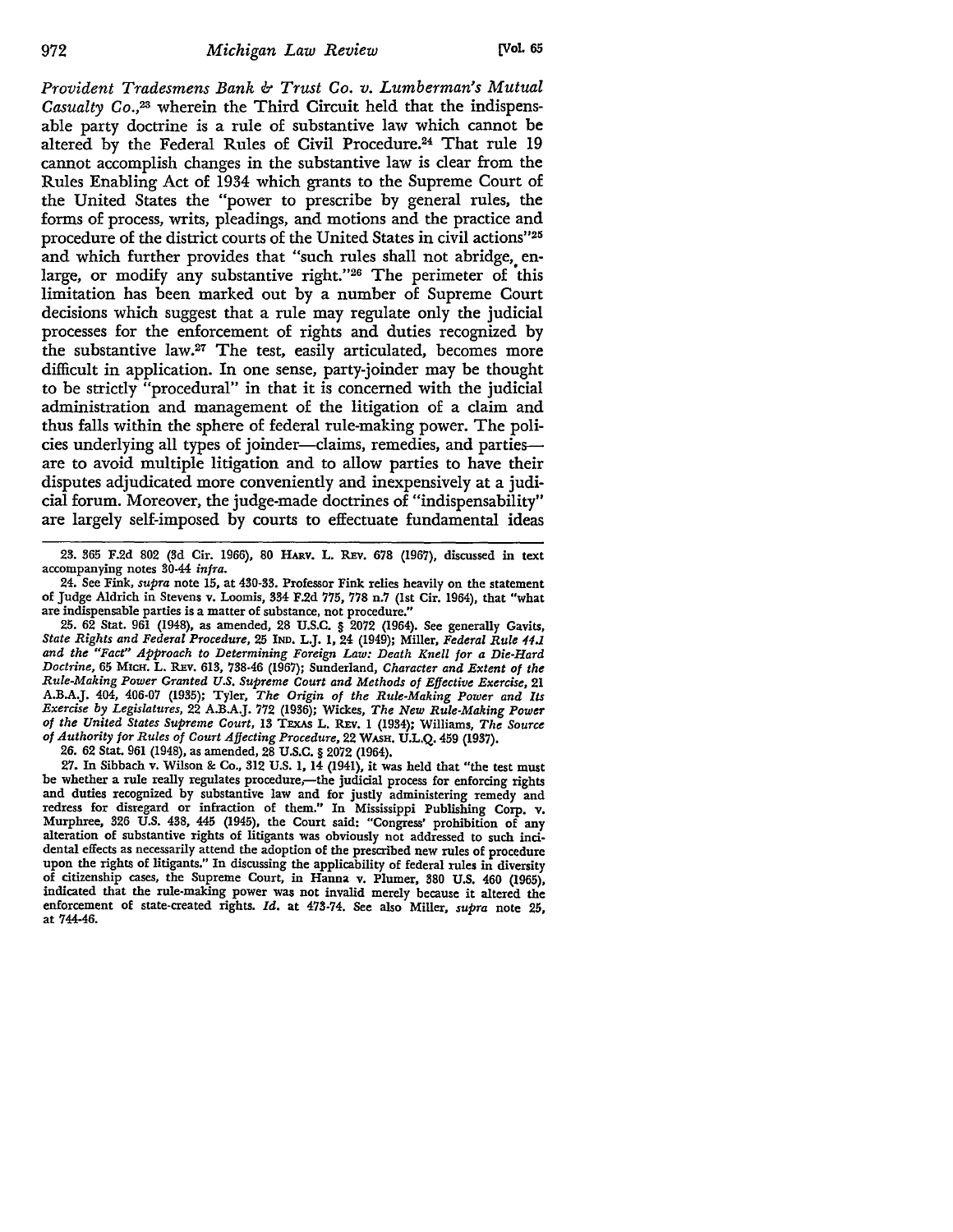March 1967] *Notes* 973

of fairness when settling disputes among litigants'. However, despite these over-arching considerations, it cannot be denied that historically there was a close nexus between the substantive rights of the parties and compulsory joinder.28 Nonetheless, this relationship does not necessarily lead to the conclusion that such joinder is a matter of "substance" for Enabling Act purposes. Closely analogous to the compulsory joinder situation is the impleader proceeding authorized by rule 14. Just as in the case of compulsory joinder, an understanding of the substantive rights of the parties under state law is preliminary to any application of rule 14 since impleader is contingent upon the existence of a right of indemnity under local law. Although the validity of the impleader rule has never been subjected to a direct challenge based upon the limitations on the rule-making power, there is dictum in one opinion that rule 14 is properly within the scope of that power.29 Thus, the mere linkage of state-created substantive rights with procedural methods for enforcement of those rights does not automatically require a conclusion that such procedure is incorporated as part of the substantive law.

A second factor to be considered in attempting to circumscribe the domain of procedural rules is the impact of a particular practice on the rights of litigants; indeed, it was essentially this line of approach which was used by the Third Circuit in reaching its decision in *Provident Tradesmens.* The court relied on an earlier decision of the Fifth Circuit, *Perry v. Allen,30* in which the provision of rule 25(a)(l) requiring substitution within two years after the death of a party was held invalid as an attempt to impose a statute of limitations. The *Perry* court supported its decision on the ground that the rule attempted to abridge the appellant's *substantive right* to bring his civil action to trial on the merits. Whether such a right exists absolutely is open to question,<sup>31</sup> but the Third Circuit in *Provident Tradesmens* accepted the *Perry* court's statement at face value. *Provident Tradesmens* was an action for a declaratory judgment as to whether the coverage of an insurance policy issued by the defendant to one Dutcher, the owner of the automobile, extended to another person who had been driving the automobile at the time of the accident. In the earlier wrongful death action against the driver's estate, the defendant insurance company had refused

<sup>28.</sup> See notes 3-13 *supra* and accompanying text.

<sup>29.</sup> See D'Onofrio Constr. Co. v. Recon Co., 255 F.2d 904 (1st Cir. 1958), where the court said: "It must be recognized that the third-party impleader practice provisions promulgated by the Supreme Court in Rule 14 . . . may rationally be regarded as dealing with a procedural subject matter and therefore Rule 14 falls within the authority delegated to the Supreme Court." *Id.* at 910.

l!O. 239 F.2d 107 (5th Cir. 1956).

<sup>31.</sup> See Note, 45 CALIF. L. REV. 785 (1957); Note, 70 HARV. L. REV. 1471 (1957); Note, 105 u. PA. L. REv. 1098 (1957).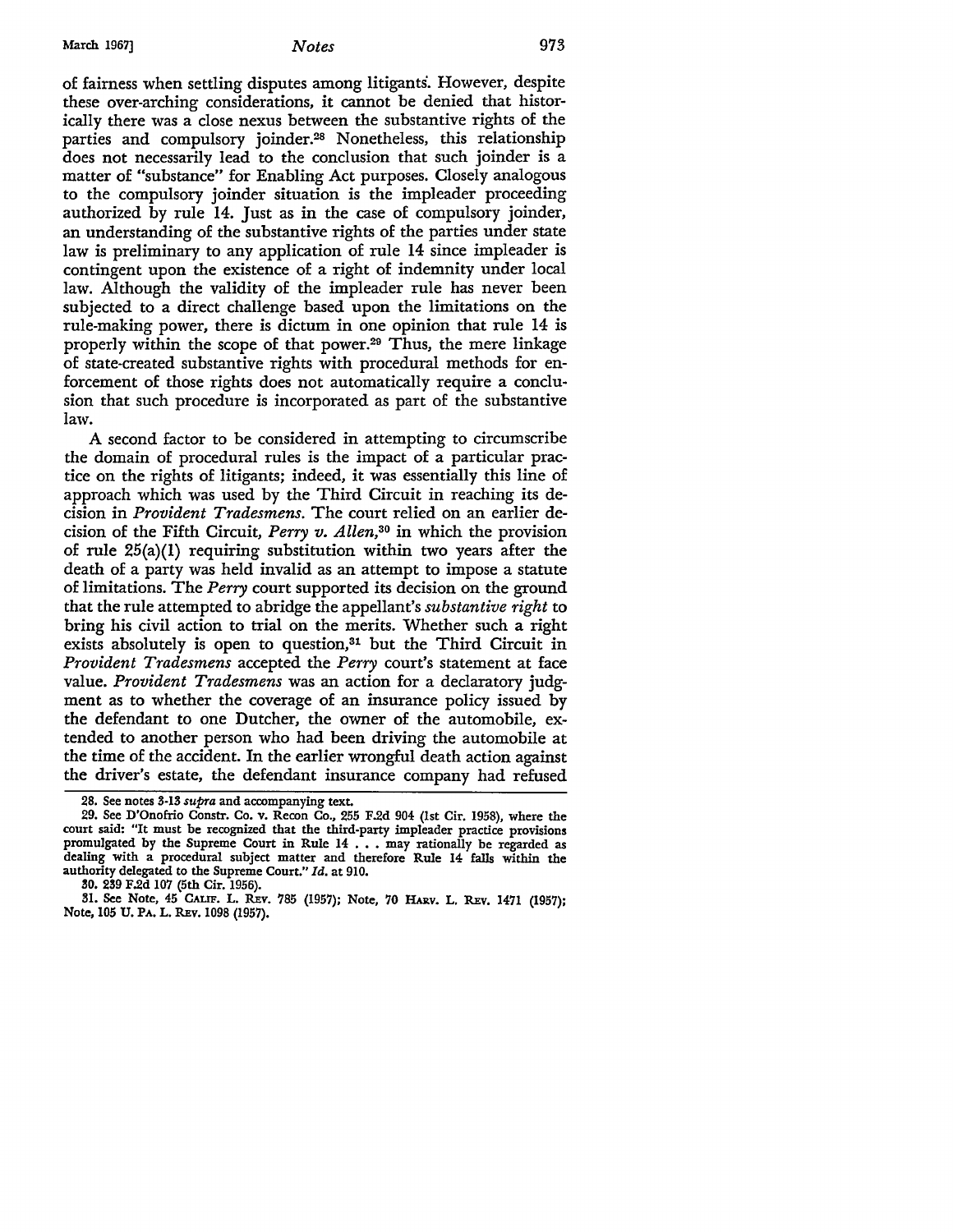to defend the action, contending that the driver had not been acting within the scope of his permitted use of the automobile. After a default judgment was entered in the wrongful death action, this declaratory judgment proceeding was commenced, but Dutcher, the policyholder, was not joined.32 The trial court's directed verdict in favor of the plaintiff driver's estate was reversed by the Third Circuit, which held, *sua sponte,33* that the action must be dismissed for failure to join Dutcher. Since the insurance policy was one which provided for a set amount of coverage, the Third Circuit viewed Dutcher's interest in the policy as adverse to that of the plaintiff and "affected" by any decree entered by the court. Therefore, the court concluded that Dutcher was indispensable and that it could not proceed to a final judgment in his absence. In evaluating the effect of amended rule 19 on the case, the court said:

The indispensable party doctrine is not procedural. It declares *substantive* law and accords a *substantive right* to a person to be joined as a party to an action when his interest or rights may be affected by its outcome. The indispensable party doctrine is beyond the reach of, and not affected by, Rule 19 of the Federal Rules of Civil Procedure . . . .<sup>34</sup>

Obviously, the court has applied the suggestion made by one commentator that rule 19 should be interpreted in such a manner that the concept of indispensable parties is not affected.35 However, the notes and memoranda from the Advisory Committee's proceedings make it abundantly clear that the rule was amended with the primary intention of mitigating the harsh results flowing from the application of the indispensable parties rule.36 In effect, therefore,

35. See Fink, *supra* note 15, at 425-28. In Stevens v. Loomis, 334 F.2d 775 (1st Cir. 1964), Judge Aldrich interpreted the omission of any reference to "indispensable parties" in the new rule as consistent with the view that indispensability is a matter of substance and not procedure; he therefore limited the proposed new rule to clarifying the grounds for proceeding where "necessary" parties could not be joined.

36. See Advisory Committe Note to Federal Rule 19, H.R. Doc. No. 391, 89th Cong.,

<sup>32.</sup> The estate of the deceased driver of the second vehicle and an injured passenger sued the defendant insurance company and the insured Dutcher in separate state court actions.

<sup>33.</sup> FED. R. Crv. P. 12(h)(2) provides that a defense of failure to join an indispensable party may be made "In any pleading permitted or ordered under Rule 7a, or by motion for judgment on the pleadings, or at the trial on the merits." This would indicate that if the question is raised on appeal, after a trial and jury verdict, it is raised too late. See also Benger Labs., Ltd. v. R. K. Laros Co., 24 F.R.D. 450 (E.D. Pa. 1959).

<sup>34. 365</sup> F.2d at 805. It is noteworthy that in *Erie* contexts the Third Circuit has consistently held that the rule of indispensability to be applied in a diversity case is that of the state. See Kroese v. General Steel Castings Corp., 179 F.2d 760 (3d Cir.), *cert. denied, 339 U.S. 983 (1950); Valley Forge Golf Club v. L. G. De Felice & Son, 124* F. Supp. 873 (E.D. Pa. 1954). However, in Iovino v. Waterson, 274 F.2d 41 (2d Cir. 1959), *cert. denied sub nom.* Carlin v. Iovino, 362 U.C. 949 (1960), the Second Circuit made it clear that the substance-procedure analysis employed in diversity litigation under *Erie* does not apply in determining the scope of the Rules Enabling *Act.*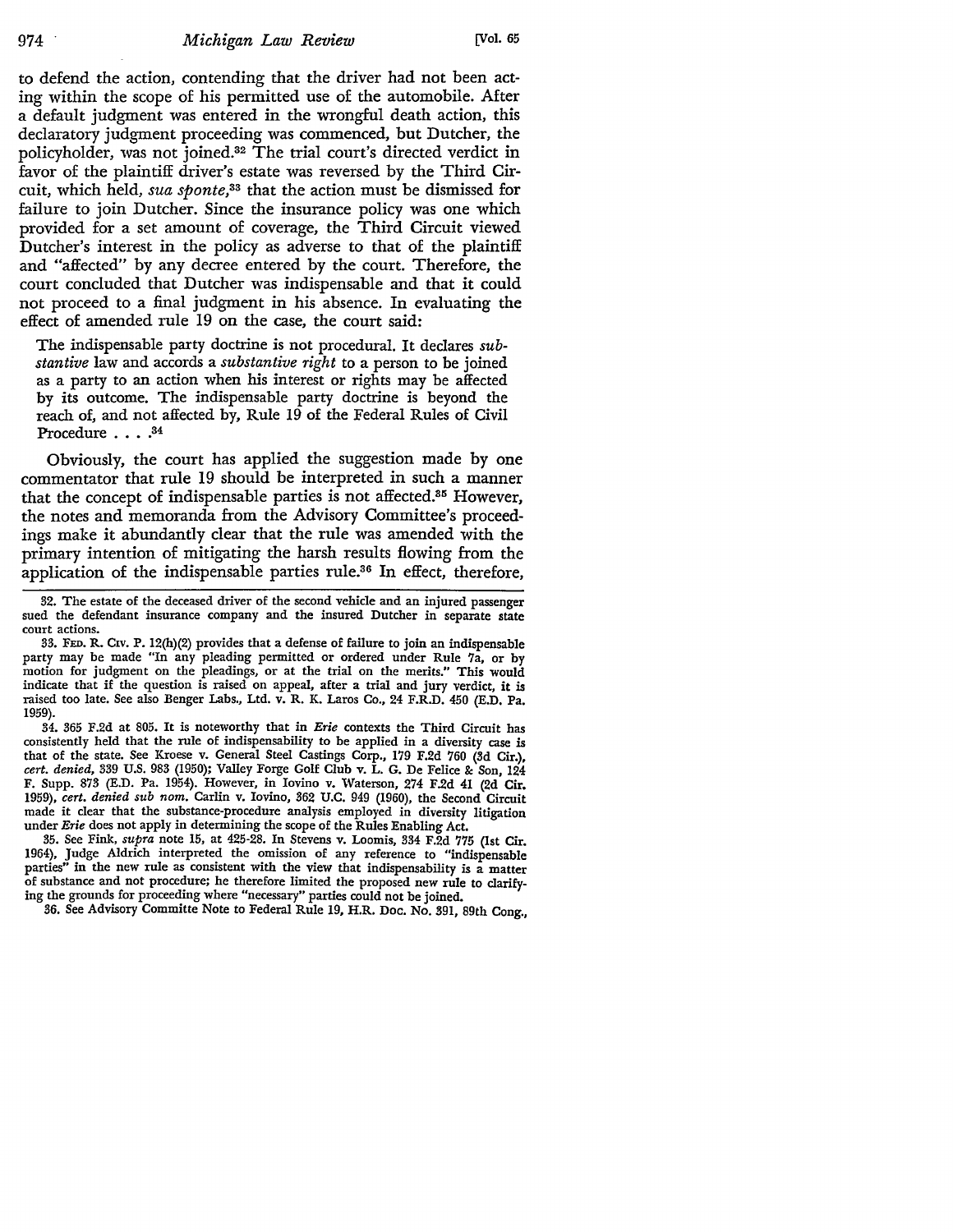as the dissent in *Provident Tradesmens* points out, the majority in that case is striking down Federal Rule 19 as invalid and beyond the scope of the Enabling Act.37

The majority in *Provident Tradesmens* focused on the "substantive" right of an absent·party to be joined when his interests may be "affected by the decree."38 Professor Hazard, in his extensive analysis of the history of the indispensable party rule, points out that traditionally, at least in equity, joinder has been looked upon as a procedural matter.39 In emphasizing that there is no party whose absence prevents the issuance of a decree, but rather that there may be a party whose absence prevents the rendering of a *complete*  decree,40 he should have dispelled all fears that a substantive right not to have one's interest affected might exist. Moreover, how can an absentee be said *to* have a substantive right not to have his interest "affected," when traditional notions of collateral estoppel and res judicata do not even permit his interest to be legally affected?41 If the court is referring *to* the *factual* impact of a decree on the interests of an absentee, it does not make sense to talk in terms of a substantive right; for carried to its logical extreme, such a right would require a court to dismiss a creditor's suit because a judgment against the debtor would impair his ability to pay others who were not parties to the litigation.<sup>42</sup> Moreover, Federal Rule 19 does not attempt to obliterate any consideration of the absentee's rights; such a consideration is still a factor for evaluation. In any case, why should an absentee have a substantive right not to have his interest affected when he himself has the opportunity to protect that interest by intervention<sup>43</sup> or when the court may be able to

2d Sess. 33-36 (1966), reprinted in 39 F.R.D. 89-94 (1966), 1966 U.S. CoDE CONG. & Ao. NEWS 779-84. The dissenting opinion in *Provident Tradesmens,* 365 F.2d at 822, contains the following explanation of the change in rule 19:

Rule 19 in effect, therefore, is an effort to restate the liberal view which requires a practical consideration of the circumstances and an effort to shape relief to avoid injustice rather than the automatic dismissal of the action by applying the label of "jurisdictional" defect because an interested person was not made a party. The difference between the old and the new Rule 19 is graphically illustrated in the<br>change in title. It formerly was entitled "Necessary Joinder of Parties"; it is now<br>entitled, "Joinder of Persons Needed for Just Adjudicatio has endeavored to emphasize the importance of equitable, discretionary factors.

37. 365 F.2d at 822.

38. The circuit court relied on the district court's ruling that Dutcher was "incompetent" to testify because his interest in the policy was "adverse" to that of the plaintiffs in that "it appears clearly that the measure of Dutcher's protection under this policy of insurance is dependent upon the outcome of this suit."

39. Se~ notes 5-8 *supra* and accompanying text. See also Hazard, *supra* note I. *But see* Fmk, *supra* note 15, who is not impressed with the law-equity distinction.

40. See Hazard, *supra* note I, at 1282.

41. See Reed, *supra* note 1, at 483.

42. See Hazard, *supra* note 1, at 1288-89. See also the dissenting opinion in *Provident Tradesmens,* 365 F.2d at 816.

43. See, *e.g.,* Parker Rust-Proof Co. v. Western Union Tel. Co., 105 F.2d 976 (2d Cir.), *cert. denied,* 308 U.S. 597 (1939).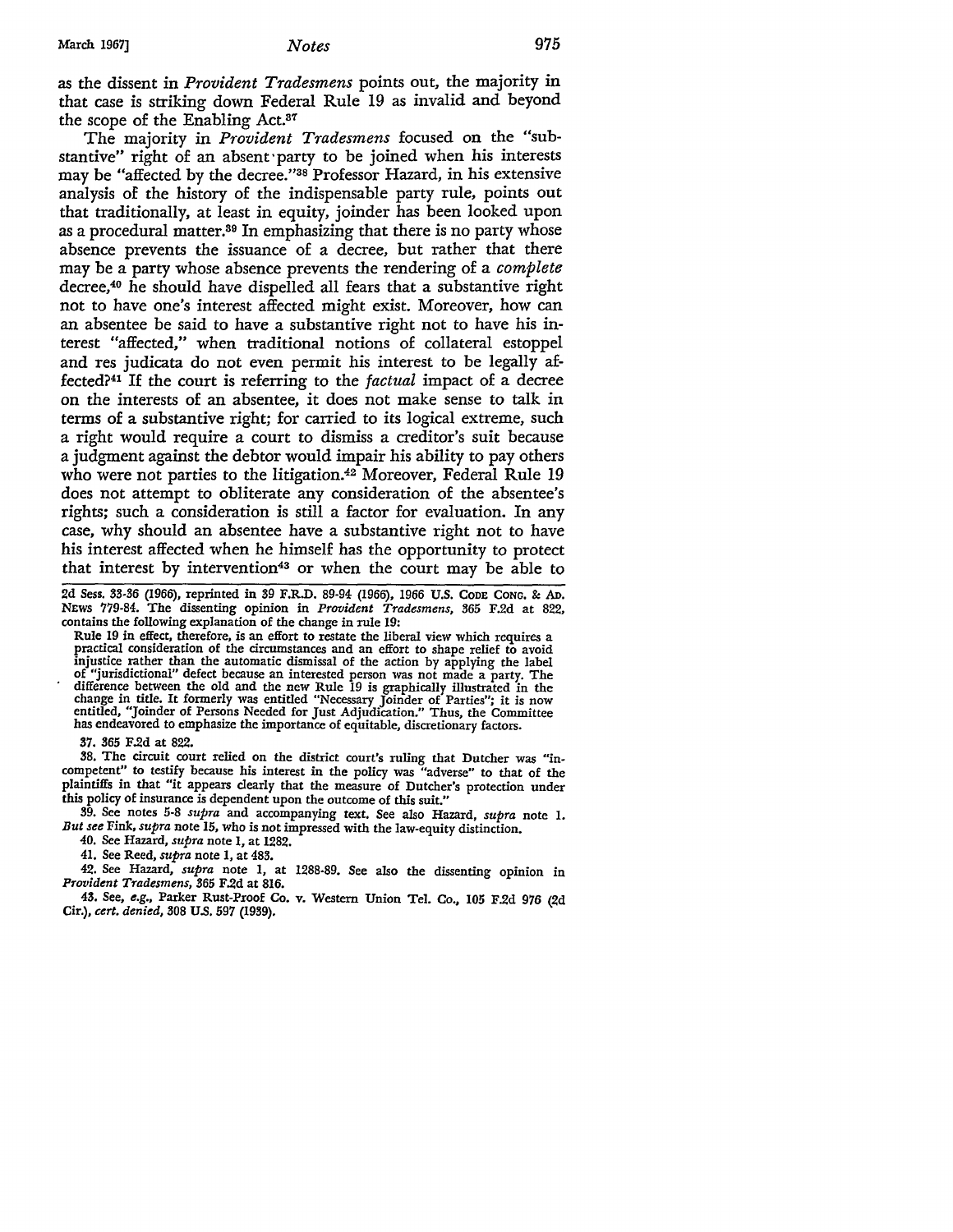shape relief in such a manner that those rights are protected?<sup>44</sup>

The Third Circuit's concern for an individual's substantive rights might have been more correctly, or at least more profitably, focused on the interest of the defendant who was actually before the court and who might have been prejudiced by the possibility of inconsistent decisions and multiple liability.45 Because of the particular facts of *Provident Tradesmens,* the defendant insurance company may have found itself liable to Dutcher for indemnification of judgments rendered in the state court actions, as well as to the deceased's estate in the present declaratory judgment action. Historically, however, protection against multiple liability has always been viewed as an equitable matter and one within the discretion of the court.46 Furthermore, as the dissent in *Provident Tradesmens* perspicaciously notes, the evils involved in a race to collect against the fund can be readily guarded against by a provision in the decree to the effect that the insurer defendant is not required to make any payment under the policy until Dutcher has had an opportunity to present any claims that he may have as a result of the state court determinations.<sup>47</sup>

It must also be remembered that the distinction between "substance" and "procedure" rests on shifting grounds, since what may be classified as "substance" or "procedure" for Enabling Act purposes may not be so categorized for other purposes, notably the *Erie*  and conflict-of-laws situations. Consequently, rather than attempting to uncover some objective line of demarcation between "substance" and "procedure," any judicial inquiry should concentrate on the purpose for which the distinction is being made.48 In the case of the federal rule-making power, an insight into the purpose for the distinction may be gleaned from congressional history, which indicates a desire to leave the Supreme Court free to make rules "which would regulate all means and facilities which courts make available to enforce rights, and to limit only the making of those

46. *Compare* Mahr v. Union Fire Ins. Soc'y, 127 N.Y. 452, 28 N.E. 391 (1891), *with*  Petrogradsky Bank v. National City Bank, 253 N.Y. 23, 170 N.E. 479 (1930).

47. 365 F.2d at 819.

48. *Cf.* Iovino v. Waterson, 274 F.2d 41 (2d Cir. 1959), *cert. denied sub nom.* Carlin v. Iovino, 362 U.S. 949 (1960). See also Cook, *"Substance" and "Procedure" in the Con• fiict of Laws,* 42 YALE L.J. 333 (1933).

<sup>44.</sup> See, *e.g.,* Tardan v. California Oil Co., 323 F.2d 717 (5th Cir. 1963); Ward v. Deavers, 203 F.2d 72 (D.C. Cir. 1953); Kroese v. General Steel Castings Corp., 179 F.2d 760 (3d Cir.), *cert. denied,* 339 U.S. 983 (1950).

<sup>45.</sup> In Western Union Tel. Co. v. Pennsylvania, 368 U.S. 71 (1961), the Supreme Court intimated that the right to be immune from double liability may be a constitutional right. This idea is explored in Fink, *supra* note 15, at 421. While the *Western Union* case does show a concern for the threat of double liability, the due process issue may be limited to the situation in which a court's jurisdiction is based on property within the state.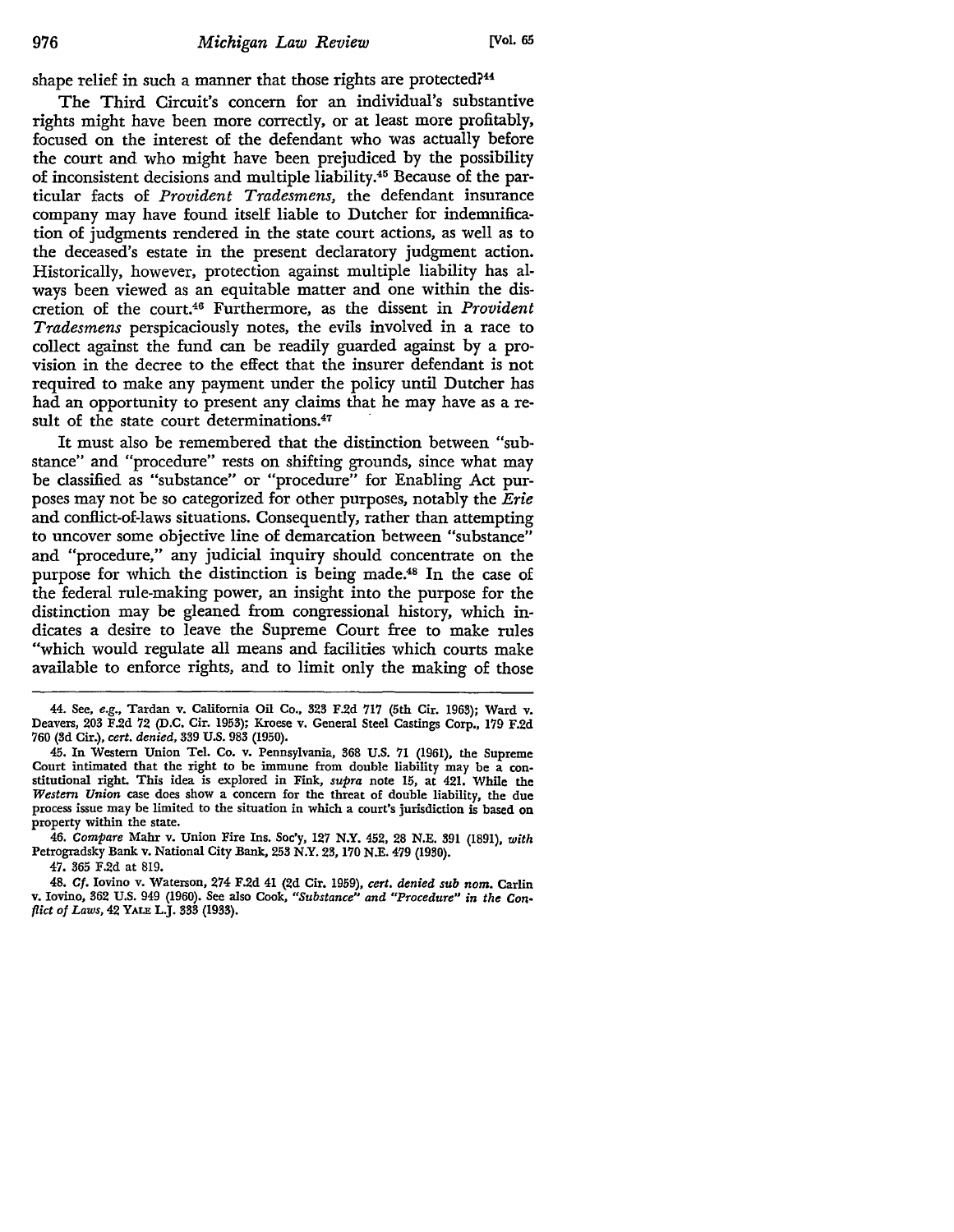rules which would alter the character of rights to be determined by a final judgment on the merits."<sup>49</sup>

Assuming that Federal Rule 19 can be sustained as within the scope of the Enabling *Act,* the rule must still be approved as within the bounds of *Erie R.R. v. Tompkins50* in order to be applied in a

49. Sunderland, *supra* note 25, at 406. Not only must one recognize that the Advisory Committee which drafted rule 19 and the Supreme Court which approved the rule were confident of their power to effect changes in concepts of indispensability, but also that the New York and Michigan rule-making committees, both limited to "regulating procedure," had previously formulated liberal joinder provisions which impinged on anachronistic definitions of indispensable parties. N.Y. Civ. Prac. L. &: R. § 1001 (McKinney 1963); Mich. Court Rule 205 (1961). The notion that the "indispensability rule is still preserved" as argued by Fink, *supra* note 15, at 428, is refuted in 2 WEINSTEIN, KORN, & MILLER, N.Y. ADVISORY COMMITTEE ON PRACTICE AND PROCEDURE

§ 1001.01 (1965):

[Under the New York Civil Practice Law and Rules] the practice remains essen- tially unchanged and well-reasoned precedents holding parties "necessary" are still useful. This does not mean, however, that courts should dismiss in every case where previously a party might have been held *"indispensable."* 

The commentary on the Michigan rule is even more explicit. As interpreted in 1 HONIGMAN &: HAWKINS, MICHIGAN CoURT RULES ANNOTATED 552 (1962), the rule alters previous notions of "indispensable parties":

Prior to the adoption of the new rules, joint obligees were traditionally required join in the prosecution of a claim on the obligation.  $\ldots$  Since the presence of all joint obligees is essential to permit the court *to* render complete relief, this

If a joint obligee is beyond the jurisdiction of the court, his absence need not deter the court from proceeding under sub-rule 205.2. • . • Most frequently the lack of an alternative remedy if the suit is dismissed will outweigh the possibility of a multiplicity of suits and resulting harassment of the defendant and the court if the action proceeds.

As a postscript, it might be noted that FED. R. CIV. P. 19 may be vulnerable to a challenge that the indispensable parties rule is "jurisdictional" and that, as amended, rule 19 violates FED. R. CIV. P. 82 by altering jurisdiction. Today, however, that theory is generally regarded as fallacious. See, *e.g.,* Bry-Man's Inc. v. Stute, 312 F.2d 585, 587 (5th Cir. 1963); Washington v. United States, 87 F.2d 421, 431 (9th Cir. 1936). Much of the confusion underlying the theory of jurisdictional defect results from the consequences that may occur in diversity situations. See, *e.g.,* Kendig v. Dean, 97 U.S. 423 (1879); Calcote v. Texas Pac. Coal&: Oil Co., 157 F.2d 216 (5th Cir. 1946).

50. 304 U.S. 64 (1938). *Erie* required a federal court in diversity cases to apply the substantive law of the state in which it was sitting, whether that law was statutory or decisional. A more restrictive requirement was authorized in Guaranty Trust Co. v. York, 326 U.S. 99 (1945), where federal courts were bound to look *to* state law if that law would significantly affect the outcome of the litigation. The retreat from the outcomedeterminative test was begun with Byrd v. Blue Ridge Rural Elec. Co-op., Inc., 356 U.S. 525 (1958), where the court stressed the necessity of balancing state and federal interests in determining whether *to* apply state or federal law. Most recently in Hanna v. Plumer, 380 U.S. 460 (1965), the Supreme Court appears to have authorized the application of all federal rules of procedure in diversity cases. The relationship of the *Erie* doctrine and various federal "procedural" practices is analyzed in Miller, *supra*  note 25, at 702-15. For the history of the *Erie* doctrine as it has evolved, see generally Clark, State Law in the Federal Courts: The Brooding Omnipresence of Erie v. *Tompkins,* 55 YALE L.J. 267 (1946); Hill, *The Erie Doctrine and the Constitution,* 53 Nw. U.L. REv. 427, 541 (1958); Horowitz, *Erie R.R. v. Tompkins-A Test To Determine Those Rules of State Laws To Which Its Doctrine Applies,* 23 S. CAL. L. REv. 204 (1950); Kurland, *Mr. Justice Frankfurter, the Supreme Court, and the Erie Doctrine in Diversity Cases,* 67 YALE L.J. 187 (1957); Meador, *State Power and the Federal Judicial Power,* 49 VA. L. REv. 1082 (1963); McCoid, *Hanna v. Plumer: The Erie Doctrine Changes Shape,* 51 VA. L. REv. 884 (1965); Merrigan, *Erie to York to Ragan-A. Triple*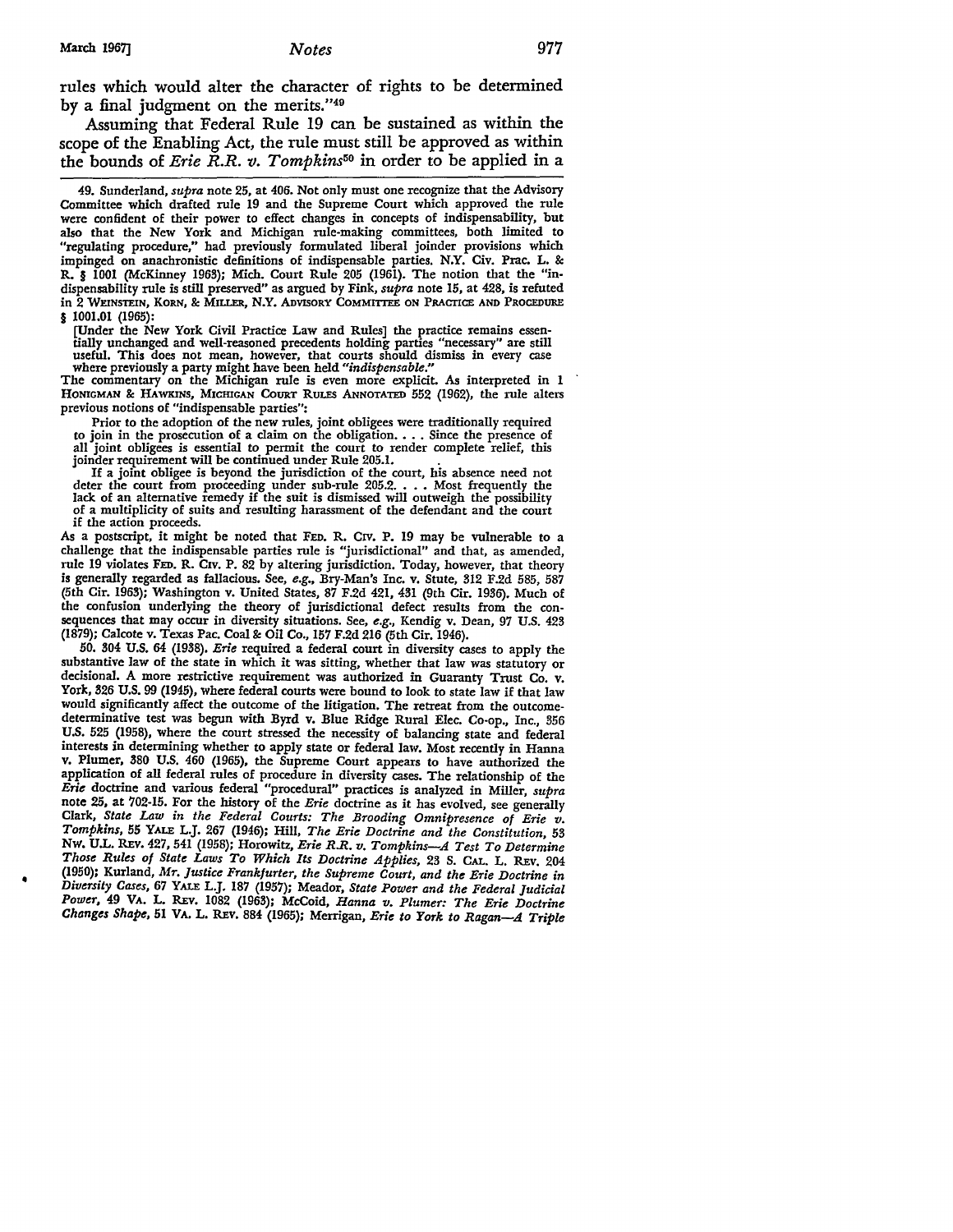diversity case in a federal court.<sup>51</sup> Before the redrafting of rule 19, there was a split of authority as to whether federal or state decisions were the proper source of law governing the question of indispensability. 52 While the issue was never resolved by the Supreme Court, an illuminating discussion of the problem was presented by the Fifth Circuit in *Kuchenig v. California.53* In that *case,* the court opined that any resolution by it of a conflict between the federal rule and state practice would be premature since the federal rule did not specifically speak to the problem in that it did not delineate any standard of indispensability; the court therefore focused on the more limited question of whether to consult state or federal precedents in determining indispensability.<sup>54</sup> Now that rule 19 specifically articulates criteria for deciding whether an action may continue, the question concerning the source of governing law must be resolved, and the resolution should be made in light of the Supreme Court's most recent *Erie-based* decision, *Hanna v. Plumer.55* In *Hanna,* the Supreme Court appears to have held that whenever there is a clash between a federal rule and local practice, the federal rule applies unless it can be demonstrated that "the Advisory Committee, this Court and Congress erred in their *prima facie* judgment

*Play on the Federal Rules,* 3 VAND. L. REv. 711 (1950); Smith, *Blue Ridge and Beyond: A Byrd's-Eye View of Federalism* in *Diversity Litigation,* 36 TuL. L. REv. 443 (1962); Tunks, *Categorization and Federalism: "Substance" and "Procedure" After Erie Railroad v. Tompkins,* 34 ILL. L. REv. 271 (1939); Vestal, *Erie R.R. v. Tompkins: A Projection,* 48 IOWA L. REv. 248 (1963); Note, 54 CALIF. L. REv. 1382 (1966); Note, 51 CORNELL L.Q. 551 (1966); Note, 1966 DUKE L.J. 142; Note, 27 Omo ST. L.J. 345 (1966).

51. See McCoid, *supra* note 50, at 908 n.114. See also ADVISORY COMMIITEE ON CIVIL RULES, TENTATIVE PROPOSAL TO CLARIFY NECESSARY JOINDER OF PARTIES-RULE 19, PRELIMINARY MEMO: THE RELEVANCE OF STATE LAW (1962).

52. Federal law governs: Resnik v. La Paz Guest Ranch, 289 F.2d 814 (9th Cir. 1961); Green v. Green, 218 F.2d 130 (7th Cir. 1954), *cert. denied,* 349 U.S. 917 (1955); Cowling v. Deep Vein Coal Co., 183 F.2d 652 (7th Cir. 1950); Lawrence v. Sun Oil Co., 166 F.2d 466 (5th Cir. 1948); De Korwin v. First Nat'! Bank, 156 F.2d 858 (7th Cir.), *cert. denied,* 329 U.S. 795 (1946); Grace v. Carroll, 219 F. Supp. 270 (S.D.N.Y. 1963); New England Mut. Life Ins. Co. v. Brandenburg, 8 F.R.D. 151 (S.D.N.Y. 1948). State law governs: Strachan v. Nisbet, 202 F.2d 216 (7th Cir. 1953); Dunham v. Robertson, 198 F.2d 316 (10th Cir. 1952); Kroese v. General Steel Castings Corp., 179 F.2d 760 (3d Cir. 1949), *cert. denied,* 339 U.S. 983 (1950); Richmond Lace Works, Inc. v. Epstein, 31 F.R.D. 150 (S.D.N.Y. 1962); Campbell v. Pacific Fruit Express Co., 148 F. Supp. 209 (D. Idaho 1957); Valley Forge Golf Club v. L. G. De Felice 8c Son, 124 F. Supp. 873 (E.D. Pa. 1954); Baker v. Dale, 123 F. Supp. 364 (W.D. Mo. 1954); Redfern v. Collins, 113 F. Supp. 892 (E.D. Tex. 1953); Platte County v. New Amsterdam Cas. Co., 6 F.R.D. 475 (D. Neb. 1946). See generally *Developments in the Law, supra* note 18, at 992. 53. 350 F.2d 551 (5th Cir. 1965), *cert. denied,* 382 U.S. 985 (1966).

54. In *Kuchenig,* the court noted that indispensability was a judicially self-imposed limitation and therefore was linked with matters of procedure. On the other hand, it recognized that indispensability controlled whether an action would be dismissed, and that disparities would directly affect the outcome of an action and therefore encourage forum-shopping.

55. 380 U.S. 460 (1965).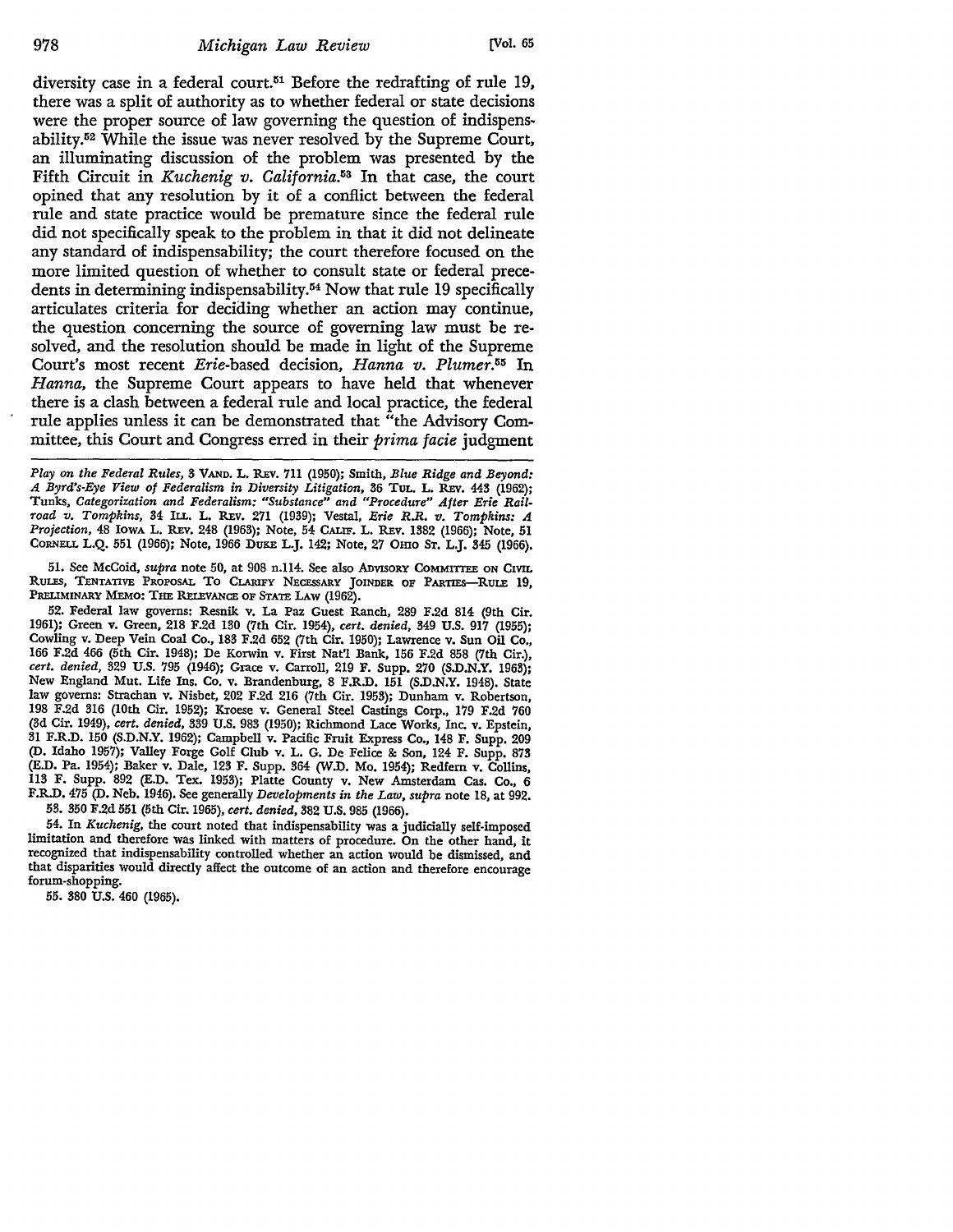that the rule in question transgresses neither the terms on the Enabling Act nor constitutional restrictions."56 This language, if read literally, would seem to authorize the application in diversity cases of every federal rule that is legitimately within the scope of the Enabling Act. However, the problems presented by contrary determinations of indispensability are of a different nature than those posed by state-federal divergence with respect to the manner of serving process involved in *Hanna. Hanna* forced the litigant merely to alter the way in which he serves process and to abide by the proper rules of the chosen forum. In the case of joinder of indispensable parties, however, the state standards for determining indispensability may be such that the litigant is completely deprived of any means by which he may avail himself of the state forum.<sup>57</sup> In effect, a state determination of indispensability is analogous to a "door-closing statute" which causes a difference in outcome at the very outset of the litigation since it concerns the right of the plaintiff to have his case heard in the first instance.58 Consequently, unlike the effect of the differing practices regarding service of process, the ability to bring suit in a federal court and the inability to do so in a state court for reasons of indispensability may well have relevance to the choice of a forum and raise the sort of equal protection problems posed in *Erie.59* However, there is strong support for the proposition that administrative considerations have dictated the content of judge-made rules as to when a party is indispensable and that therefore a federal court should rely upon its own practices in evaluating the propriety of proceeding without a particular party.<sup>60</sup> In view of the doubt concerning the true source of the indispensability rule61 and its apparent ability to be rationally classified as

58. *Cf.* Angel v • .Bullington, 330 U.S. 183 (1947). *Compare* Arrowsmith v. United Press Int'I, 320 F.2d 219, 226-27 (2d Cir. 1963) *(en bane), with* Jaftex Corp. v. Randolph Mills, Inc., 282 F.2d 508, 512-16 (2d Cir. 1960).

59. The problem is noted in Kuchenig v. California, 350 F.2d 551 (5th Cir. 1965), *cert. denied,* 382 U.S. 985 (1966). See also Miller, *supra* note 25, at 712-15. At this point, it is appropriate to note that it is unlikely that sharp collisions with state law will often arise, since the tests incorporated in amended rule 19 reflect equitable principles common to the law of all American jurisdictions and embrace the strong discretionary element running through the entire law of party-joinder, both state and federal. See ADVISORY CoMMITIEE ON CML RULES, TENTATIVE PROPOSAL, *supra* note 51.

60. See 2 BARRON &: HoLTZOFF, *op. cit. supra* note 16, § 512 n.21.14; *Developments in the Law, supra* note 18, at 888.

61. See Fink, *supra* note 15, at 431. Professor Fink himself admitted the confusion surrounding the historical origin of the indispensable party doctrine:

Until we have an adequate theory of what the indispensable parties rule is, it is hardly possible to determine whether it is a rule of substantive law. It would seem that the indispensable parties rule is a rule of substantive law if failure to join an indispensable party goes to the court's "power to render a decree," is a "fatal error," or is, in itself, a violation of due process of law. On the other hand,

 $\mathbf{I}$ 

<sup>56.</sup> *Id.* at 472.

<sup>57.</sup> See *Developments in the Law, supra* note 18, at 888.